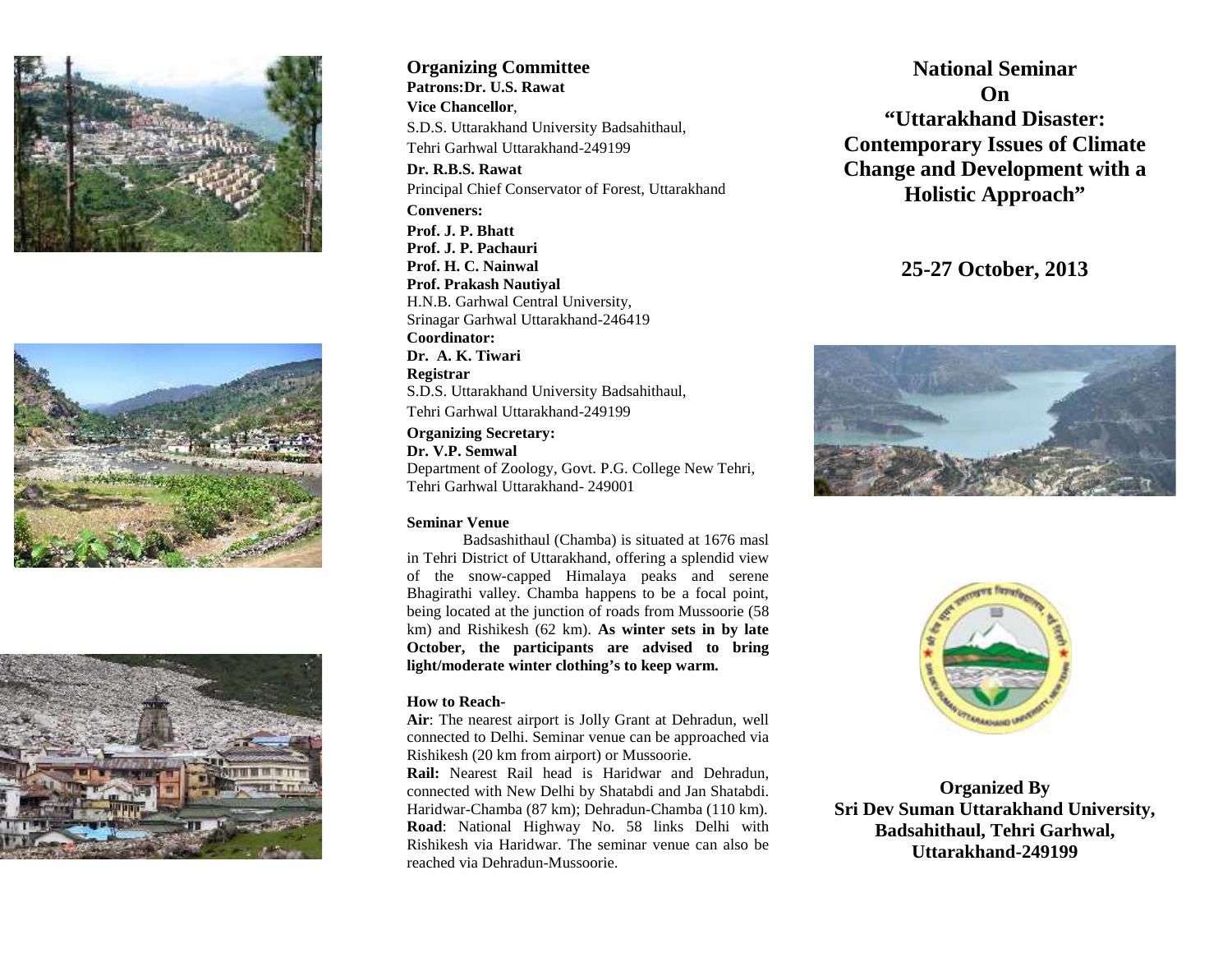#### **INVITATION**

### Dear Colleagues

On behalf of the organizing committee we feel immense pleasure in extending an invitation to participate actively in the first-ever major academic event, **National Seminar on "Uttarakhand Disaster: Contemporary Issues of Climate Change and Development with a Holistic Approach",** being organized by Sri Dev Suman Uttarakhand University Badsahithaul, Tehri, Uttarakhand  $(25<sup>th</sup>$  to  $27<sup>th</sup>$  October, 2013).

## **ABOUT THE SEMINAR**

We all are aware that Uttarakhand State is known as the land of celestial beauty blessed with magnificent glaciers, majestic snow-clad mountains, gigantic peaks, valley of flowers, skiing slopes and dense forest with rich flora and fauna.This Abode of Gods includes many shrines and places of pilgrimage. A picturesque State, with a breathtaking panoramic view of Himalayas, Uttarakhand promises its pilgrims, scientist, research scholars, environmentalists and tourists a visit full of unforgettable moments.

Recently, the entire State of Uttarakhand has plunged into terrible crisis that came from the skies as natural calamity, precipitated by the civil structures representing unceasing pace of urbanisation, causing unfathomable loss of human lives, their cattle, livelihood sources public properties and aquatic biodiversity in particular. The people of Uttarakhand witnessed devastation at unprecedented scale for the first time in the State. In this context, people from all sections of society have been raising their voice against unscientific bed mining, hydel projects, construction of roads, buildings and industries in the name of development, thereby damaging ecology of the area. Development is necessary to keep pace with the development taking place globally but a balance has to be maintained by taking ecological safeguards.

The technological progress in road construction, transportation and communication etc has made greater interaction possible between people of mountains and adjacent plains, but has opened so far unexplored areas to  $\bullet$ increased exploitation posing threats to species, unique ecosystems and habitats. These areas in the State are under stress of various types of human activities. These areas are endowed with superabundance of endemic plant and animal species which are at the serious risk of erosion and extinction. The threats due to climate change cannot

be ignored and loom large over the horizon in view of the recent disaster in the State. The Sri Dev Suman Uttarakhand University has decided to deliberate on all issues of future development while safeguarding the inherited Himalayan ecosystems as well as agro biodiversity.Social scientists,technocrats, academicians, scientists, NGOs and corporate houses, will deliberate on the important facets of development while safeguarding the environment and the biodiversity. We do hope that the deliberation in this seminar will enable us to adopt a right and effective approach for the preservation of Himalayas, conservation of biodiversity and the utilization of its vast-resources for natural growth and development of the State.

#### **THE UNIVERSITY: AN INTRODUCTION**

Sri Dev Suman Uttarakhand University was established as a State University of Uttarakhand in October 2012.The establishment of University is a rare distinction of popular and powerful demand and symbolises the hopes and aspiration of the people of Garhwal for the development through the instrument of higher education. The masses of this remote mountainous region demanded for opening a new University at Badshahithual, a small but historical town in Tehri District of Uttarakhand. It was an expression of the quest for empowering their future generation for overcoming endemic, economic and social backwardness, geographic and environmental constraints, re-assertion of cultural identity of the local, natural and human resources for development.

The University is situated on the way between Chamba and New Tehri at a distance of 3 km from Chamba, situated on Delhi-Gangotri NH-58. The University campus is situated on a ridge facing to the east, landscaped by plush Oak and Pine forest.

## **THEMES**

- ISSUES OF CLIMATE IN UTTARAKHAND
- GEODYNAMICS OF UTTARAKHAND HIMALAYA
- CONTEMPORARY DEVELOPMENT
- **BIODIVERSITY**
- DISASTERS& THEIR MANAGEMENT

# **TOPICS OF DISCUSSION**

- 1. Past and Present Climate in Uttarakhand: Impact of Global Climate
- 2. Implication and Importance of Himalayan Glaciers and Climate Change, Geodynamic Setting of Himalaya.
- 3. Ganga River basin: Ecological Management in light of Hydropower Development.
- 4. Development Policies, Conservation, Sustainable development and Management.
- 5. Biodiversity in Himalayan Ecosystems.
- 6. Disasters & their Mitigations in Uttarakhand: Traditional Practices and the Role of Government/NGO/Community organizations.

### **INVITED LEECTURES**

Each session will consist of invited lecture(s) of 30 min duration on the proposed themes followed by deliberations for recommendations for that session. **CONTRIBUTED ABSTRACTS**

Contributed abstracts of original works (not exceeding 300 words) are invited for Poster session only (No oral presentations will be made). The abstract could be submitted either by post (soft copy of CD) or by email.Posters should be prepared in portrait format (size; 70cm width x 100cm height). They should be readable from a distance of 2-3 meters. The poster should have a title of the presentation on top, and the name(s), affiliations(s), and address of the author(s) at bottom. The name of presenting author should be underlined. Letter size; title 90 point, subtitle 45 and text 20-24 point font size.

### **REGISTRATION**

| Corporate sector $\& \text{NGO's Participants}$ Rs. 1500 |        |
|----------------------------------------------------------|--------|
| Faculty/Scientist                                        | Rs.700 |
| <b>Research Students</b>                                 | Rs.300 |
| The fee covers Seminar kit including a copy of lectures, |        |
|                                                          |        |

lunch, dinner, tea and snacks between sessions.

### **ACCOMMODATION & TRAVEL**

Every possibleeffort would be made for a comfortable stay of the registered delegates in hostels/guest houses. Hence the delegates are requested to send the registration fees well in time and intimate their arrival details. Participants other than the resource persons are urged to arrange own resources for travel.